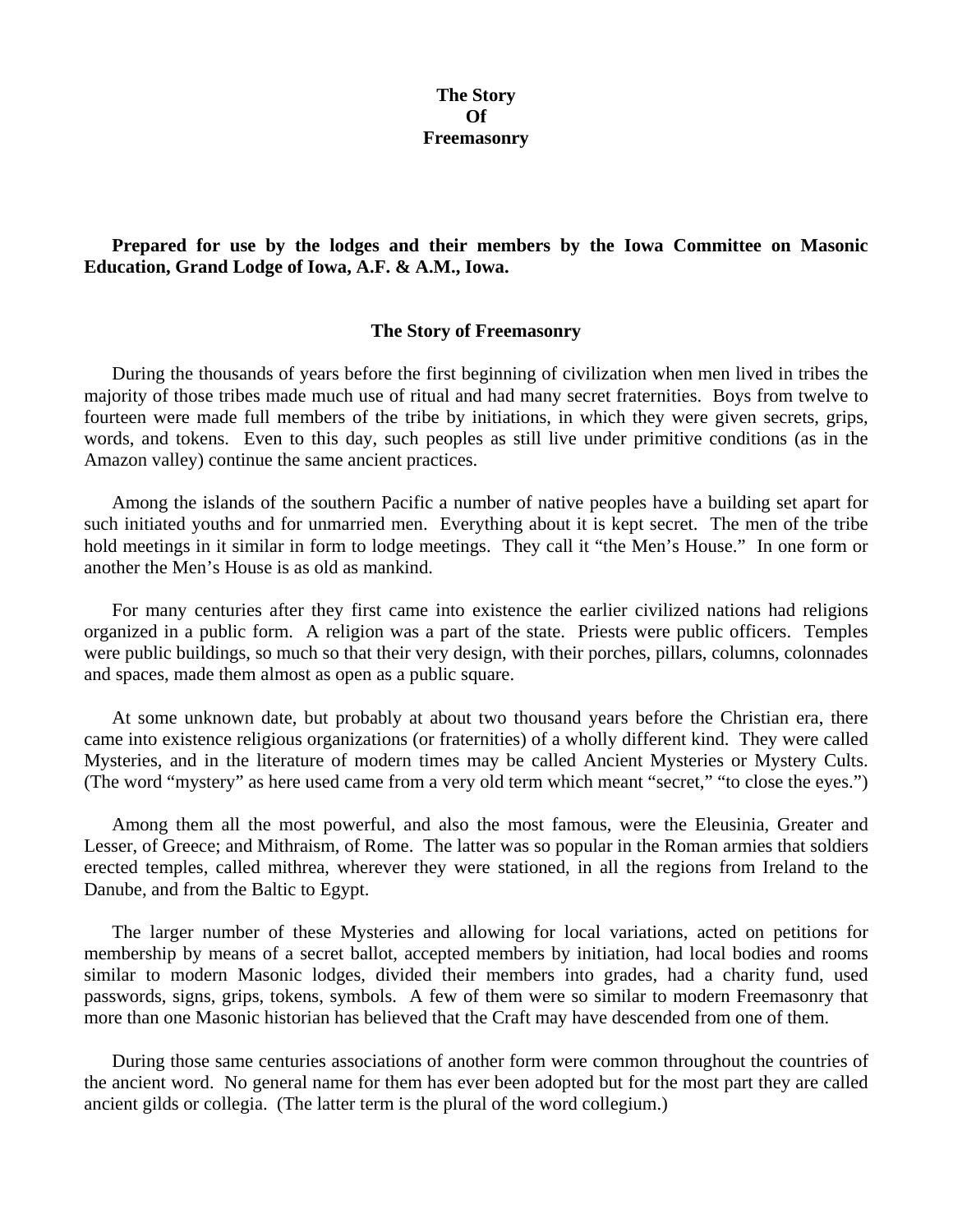In any given community the men engaged in any one craft, art, trade, or profession had their own local association. All the local associations in any one craft acted according to the same general rules.

 The word collegia came into use in Rome, and it was in that empire that these associations reached their widest use and most perfect form. A Roman collegium had a room of its own, a set of officers very much like Masonic officers in a modern lodge, initiated members after a ballot, used rites, ceremonies, and symbols.

 Once in a while the craftsmen in a given craft, art, or profession had both a system of collegia and a Mystery of their own. This appears to have been true of builders and architects, and there is a reason to believe that this was true of the Tyrian workmen whom Solomon called in to design and construct his great capital enclosure, including his temple.

 The Dark Ages began when barbarian tribes from the north and east began to invade the civilized nations around the eastern end of the Mediterranean Sea. (They destroyed the city of Rome itself in the fifth century.) Universities, schools, the fine arts, the Ancient Mysteries, the collegia, all of these they were swept away except in a few isolated centers.

 When at the beginning of the Middle Ages, the Europeans began once again, though very slowly, to rebuild civilization, one of the first steps was to train skilled craftsmen, and to have the craftsmen form associations. Those associations were called gilds. Had any of the old collegia remained in existence? If so, were the gilds an outgrowth of them? A number of historians believe that some such thing may have occurred, but the majority are of the opinion that the gilds of the Middle Ages grew up independently, and had never had any connection with the collegia.

 There was, however, a connection of another kind, and it is of the largest importance. The Mysteries and the ancient craft associations had permeated whole populations, over many centuries, had left profound influences at work in religion, art, culture, science, and social customs, had loomed large in both literature and art, and especially in folklore and mythology. These influences and effects were not destroyed by the barbarians, survived the Dark Ages, and became a part of the general culture of Europe after the Middle Ages began. The men who formed the earliest gilds in the Middle Ages lived in the midst of that general inheritance.

 Those Masonic scholars who have, with so much laboriousness, traced back the history of our present Fraternity of Freemasonry have found intimations and indications of a number of origins of it which reach back to those earliest gilds of the Middle Ages. These men, like scholars in other fields, have adhered to written documents and substantial traditions, and have avoided theories and guesswork as much as possible. These researches have led them back to a period in European history which may be conveniently indicated by the year 1000 A.D.

 At that time a builder was called a mason. The building craft as a whole was called masonry. Like all other crafts at the time masonry was organized in a form of association which was called a gild. A gild had its own form of organization, its own officers, its own rules and regulations, and it had a complete monopoly of its own kind of work.

 In the mason craft as a whole there were many different kinds of workmen, such as quarrymen, slaters, wallers, rough masons, tilers, plasterers, stone cutters, etc. Each of these kinds had its own particular gild. A local gild had a monopoly of its own work within its own territory, or jurisdiction; it was not permitted to go outside it, and outside workmen in turn were not permitted to work inside its limits. Such gilds were stationary.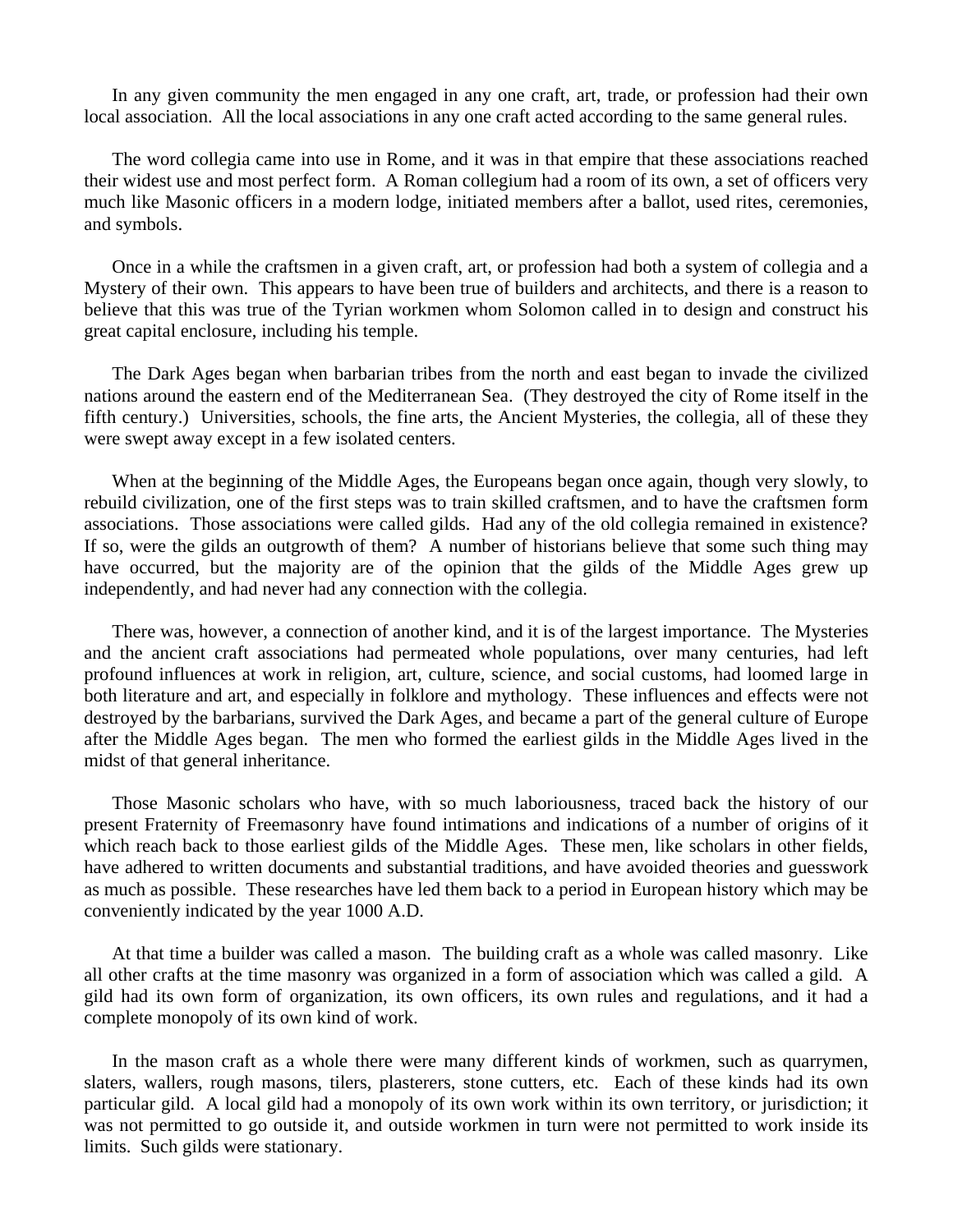An exception to that general system were those masons who were what we should nowadays call architects. They received an especially long and arduous education which consisted partly of training in skill, and partly of schooling, had to understand engineering and geometry, could carve, could produce sculptures, understood mosaic, could make stained glass windows, and could design a vast cathedral which might cover more than an acre of ground (they designed and constructed about 1500 cathedrals).

 Because they worked with freestone, which could be carved, because they were free men (and not serfs or bondsmen), were free to move from one place to another as their work demanded, were given the "freedom" of the towns in which they worked, and for other similar reasons, they came to be called Freemasons. It was those Freemasons, and not the building craft in general, who fathered and founded that which ultimately developed into our own fraternity.

 When a group of such Freemasons (twenty, or thirty, or fifty) moved to the site of a new building their first care was to arrange homes for themselves and families; that done, they next erected a building for their own uses, which they called "the lodge." (They also called the body of men who met in it "the lodge.")

 This was their own headquarters for as long as they continued to work on that particular building. When they had completed the building they dissolved their lodge, and moved away. During the years of the existence of such a lodge it was ruled and governed by a Master of Masons who was assisted by what we should call wardens; they also had what we should call a treasurer and secretary, and they had a guard to stand outside the door to keep away all persons who were not permitted to enter.

 The indications are that in the middle of the fourteenth century the Freemasons began to make their lodges permanent, not many at first, but in increasing numbers as time passed. According to public law at the time a permanent body had to have a charter, and was not permitted to meet without one.

 The Freemasons met this requirement by having a professional scribe draw up for them a document which was approved by the civil authorities. In it were the lodge's rule and regulations. On it new members took their obligations.

 Gradually there grew up the rule that if a small number of regular Freemasons could get a copy of that document (such copies are now called "versions") they could on the strength of it organize a new lodge. Such lodges were called "self-constituted." More than 150 of these versions have been collected by scholars throughout the world. In the past half century they have come to be called "The Old Charges."

 During the earliest periods the Freemasons probably admitted into their lodge circles an occasional non-working member – what we should nowadays call an honorary member. (A number of kings were honorary members of gilds.) At a later period, and more especially after the number of permanent lodges had increased, non-operatives were admitted into full and active membership. They were usually called "accepted Masons."

 Then and since, these members who did not make Freemasonry their means of livelihood have been called by a number of different names, such as Non-Operatives, Accepted Masons, The Acception, Geomatic Masons, Gentlemen Masons, Speculative Masons, etc.

 In 1600 the number thus accepted was probably small, but it steadily increased during the century following. By 1700 there were many old lodges in England, Scotland, and Ireland, possibly 200 of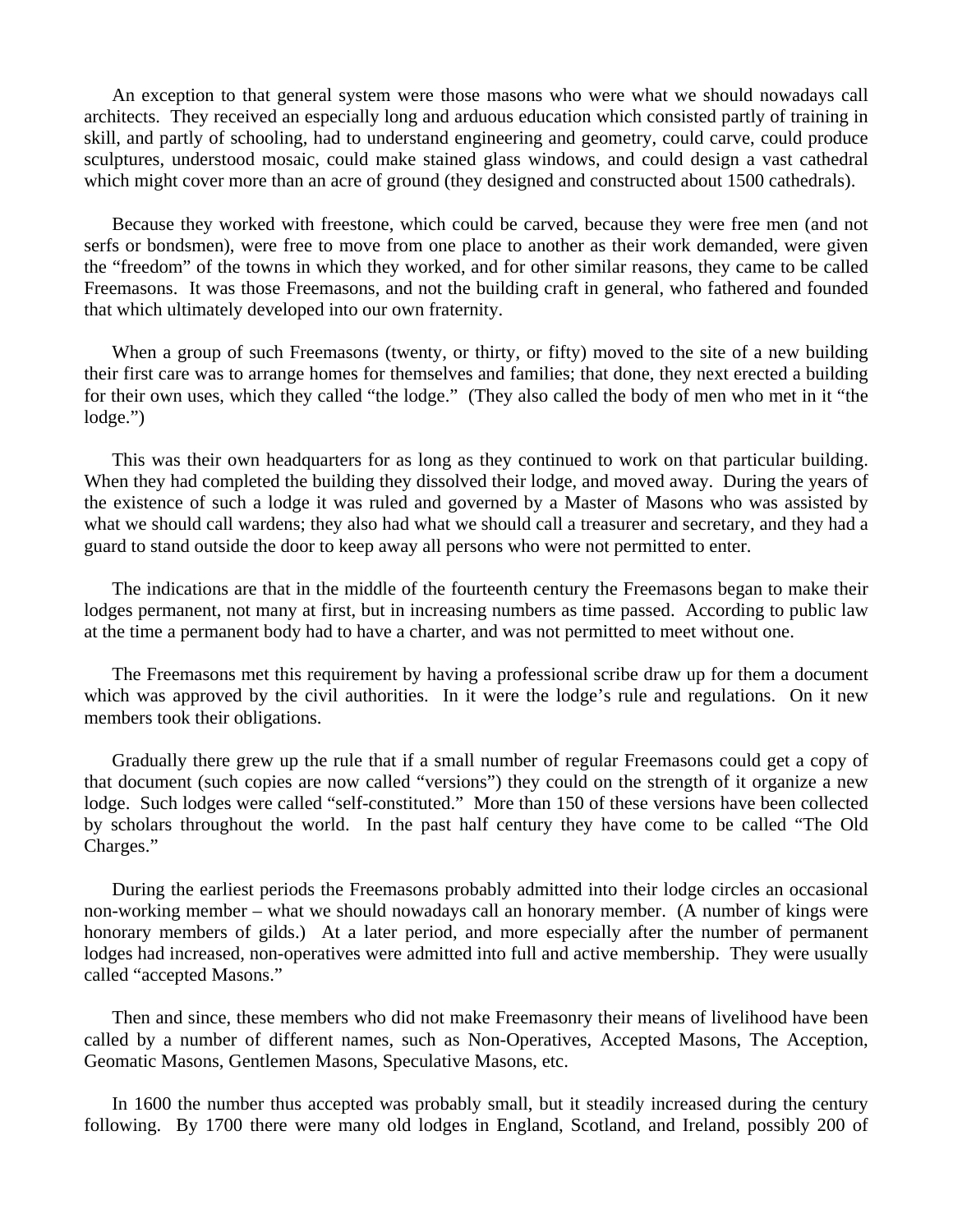them, most of them very small. Some of them were wholly operative, some were wholly speculative, and others were mixed.

 From the beginning, the Freemasons had recruited their membership by means of apprentices. If a lad of twelve or thirteen petitioned and came well sponsored he was examined, obligated, charged, indentured, and entered. He then went to live in the home of the master mason to whom he was indentured, and continued to work for that master for a period of years, usually seven, and received no wages. Around these apprentices there grew up a body of rites, ceremonies, customs, rules, and regulations.

 At the end of his term this apprentice then had to prove his skill; if he did so successfully, and if his record was otherwise clear, he was passed into full membership. Insofar as he was then on a level with other members, could work for wages, and could have apprentices of his own, he was called a fellow of the craft ("fellow" having the meaning of full member); insofar as he had learned his art he was called a master mason. Around this passing there also grew up a body of rites, ceremonies, rules, and regulations.

 At the same time, the Freemasons had many secrets. They held their meetings behind tiled and guarded doors, used passwords, grips, signs, and tokens, employed emblems and symbols, had their own teachings. Their intellectual life went on at a high tension because it was necessary for them to understand eight or ten difficult arts and sciences. They had feasts and processions, extended relief, and cared for their own widows and orphans.

 Such were Masonic lodges at the beginning of the eighteenth century. In 1716 a few old London lodges (the names of four are known) held a meeting to discuss the setting up of a general center for themselves in and around the city. In June of the following year they met a second time, and there and then organized what they called a Grand Lodge, chose a Grand Master for it, and two Grand Wardens. From then on this new body met four times each year. It proved in the long run to be the Mother Grand Lodge of the World, and out of it came that Grand Lodge System which has ever since been Freemasonry's form of organization.

 Out of it there developed a number of growths and changes of the very largest importance. The Craft became wholly Speculative. In 1723 it published its "Book of Constitutions," upon which afterwards were patterned the Constitutions of all other regular Grand Lodges. It set up a systems of charters, the results of which was that afterwards there were no more self-constituted lodges. Lodges were left with their old rights and prerogatives for the most part, but all the general laws to govern the fraternity were henceforth enacted by Grand Lodges.

 By 1717 the old bodies of ceremonies, customs, rules, and symbols which had formed about apprentices and fellows had become crystallized into what are now called degrees. The evidence indicates that two degrees were used. During the years between 1725 and about 1740 a new development began of which the result was a new third degree. It is almost certain that the materials which went into it had been a long time in use. It was the form taken by the degree that was new, not its content.

 Not long after 1717, and using the first Grand Lodge as their model, Grand Lodges were set up in Ireland and Scotland, and at one time or another at least four other Grand Lodges were set up in England, three of them for a brief time only. In 1751 a second Grand Lodge was formed in London itself which proved to have in it so much vitality that it and the original Grand Lodge divided England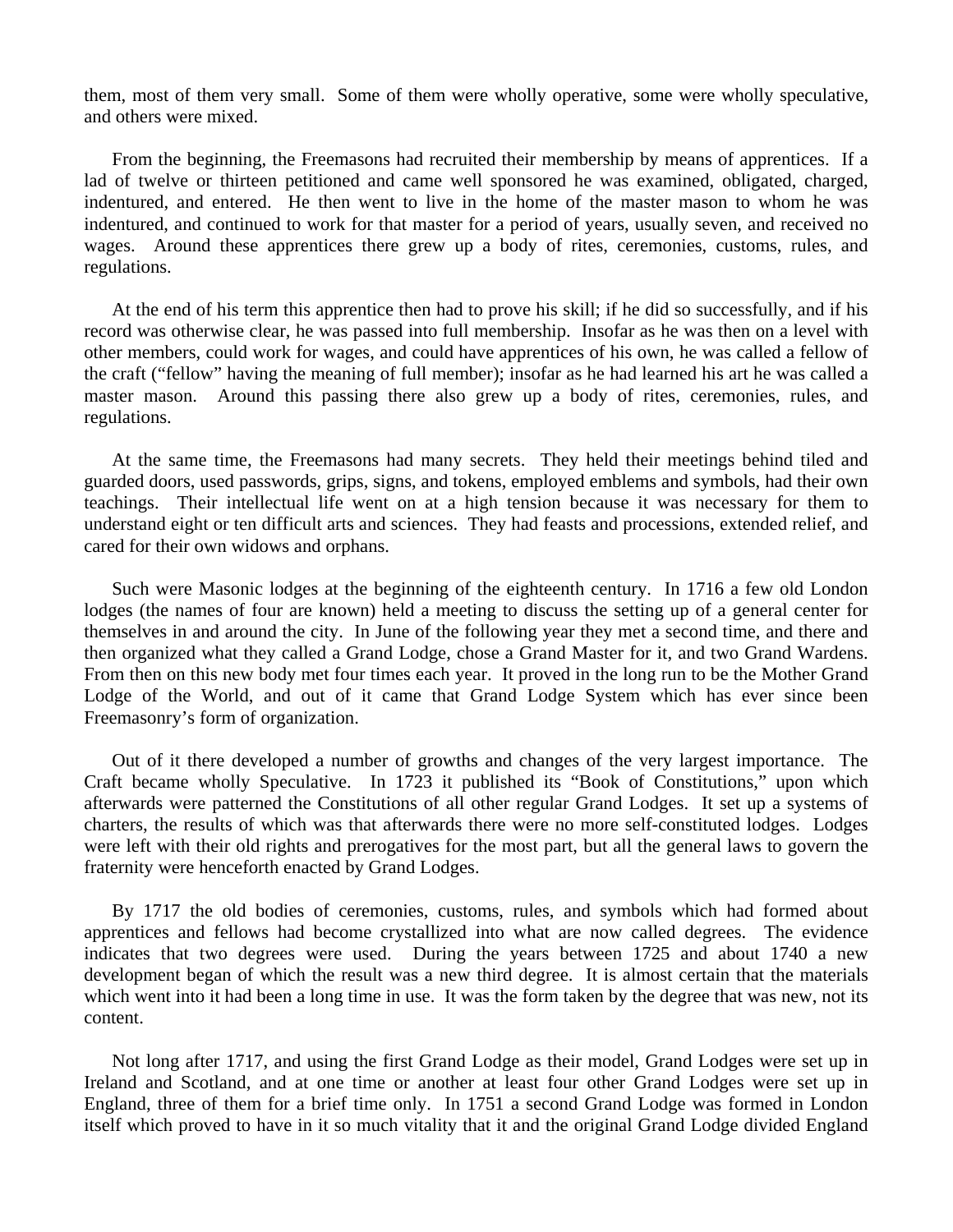between them until 1813, in which year they were united. Almost from the first, these various British Grand Lodges issued dispensations and charters to Freemasons in other lands.

 The oldest minute book of an American lodge thus far discovered shows that a lodge was at work in Philadelphia in 1729. It may be that lodges were at work before that time (there is a rumor of one at Boston as early as 1720), and it is very possible that there were other lodges at work in 1729 and thereabouts. If there were not it is difficult to know what use Benjamin Franklin found for so many copies of the "Book of Constitutions" which he reprinted at Philadelphia in 1734 (the first American Masonic book).

 In 1730 the Grand Master of the Mother Grand Lodge appointed Daniel Coxe, an eminent Colonial leader, to be Provincial Grand Master in New York, New Jersey, and Pennsylvania. There is no evidence to show that he ever convened a Provincial Grand Lodge or warranted any new lodges.

 In 1733 Henry Price returned from England to his home city of Boston, Massachusetts, with a written authorization from the first Grand Lodge to be a Provincial Grand Master and to warrant lodges. In that year he set up the First Lodge of Boston, and at the same time established a Provincial Grand Lodge.

 From that date until well toward the period of the Revolutionary War other Provincial Grand Lodges were set up in what is now the United States, upon authorization from the Mother Grand Lodge of 1717, or the Ancient Grand Lodge of 1751, or the Grand Lodge of Scotland, or the Grand Lodge of Ireland (sometimes indirectly), and a few lodges were warranted from the West Indies or from France. In theory American Lodges were responsible to those Grand Lodges abroad; but since it took from three to five months to carry on communications across the Atlantic (usually) they were relatively independent, and were left very much to their own devices.

 After the war had begun, and even after it had come to an end in 1781, these American Provincial Grand Lodges were loathe to sever ties with the Grand Lodges abroad, not for political reasons but for Masonic reasons, and because they did not see that a war had anything to do with Freemasonry itself.

 Inevitably, however, each of them came sooner or later to transform itself into a sovereign and independent Grand Lodge, one to a state, in some instances two or more Provincial Grand Lodges uniting to do so.

 Early in the Revolutionary War a movement was set on foot to have one Grand Lodge for the whole of America. Similar attempts were made until the time of the Civil War, but from the first the movement was foredoomed to failure because it was never practicable.

 During the first quarter of a century of their independence the people of the young nation were disturbed by flying rumors, uneasy in mind, visited by fears of machinations from abroad and carried away into new cults and movements, some of which were bizarre in the extreme. In the midst of this unsettled condition there began to be bruited about a number of rumors about Freemasonry to the effect that it was in a secret conspiracy to seize control of the government, that it was a tool of interests in Europe, that it was a rival of the church, and other such baseless vagaries.

 What appeared to be the mysterious disappearance of William Morgan, of Batavia, New York, in 1826, acted like a spark in a train of powder. The Masons were accused. An Anti-Masonic Crusade suddenly exploded with the violence of a typhoon, and for a number of years it threatened to destroy Freemasonry out of existence in the United States. After it had died down in the eastern states it was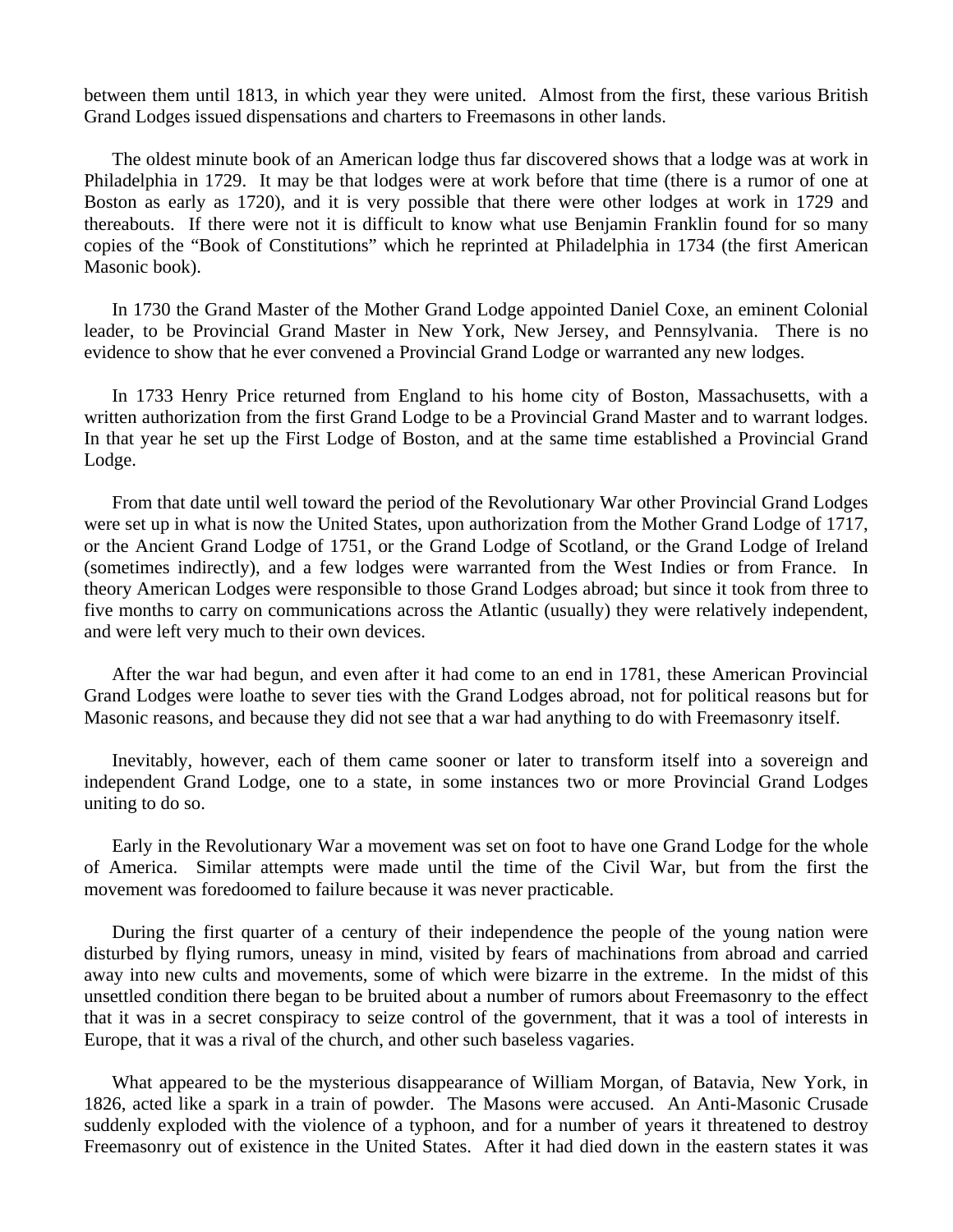revived in Ohio, and from that center began to seek to destroy the Craft in the Middle West. It was revived a third time at the end of the Civil War (President Andrew Johnson was a Mason). The third attempt to revive it was failure, and from that time until now the Fraternity has met with no serious threats. America, which had examined and analyzed it down to the last small detail, placed upon it the stamp of America's approval.

 In the meantime, and in spite of the Anti-Masonic Crusade, there had been going on inside of Freemasonry itself a movement of scarcely less importance. In 1797 Thomas Smith Webb published his Monitor, and at about the same time, so it is believed, he received from England the version of the Esoteric Work which had been approved by William Preston. This was the beginning of the Webb-Preston Work.

 But that Work was not everywhere adopted, either officially or in practice; instead, and in many of the states, lodges were left free to choose whatever particular version they preferred. The result was, and up to a point, that there was a certain amount of confusion among the Craft in ritualistic matters. The way out was found when one Grand Lodge after another, each acting upon its own responsibility, adopted its own Standard Work. This, to repeat, was of paramount importance because to a large extent Freemasonry is what the ritual says that it is, and if the ritual could be altered in any fundamental way Freemasonry would be altered with it. Nothing helped more to establish unity and harmony among the many American Grand Jurisdictions than the adoption of a system of Uniform Work.

 During that same period the Craft wrote another great chapter in the history of its self-organization in the vast stretches of America. From the days of Webb himself, until the last state was Masonically developed, there came into existence, one after another, a series of Grand Bodies which had authority over other rites, Royal Arch Masonry, Cryptic Masonry, Knight Templarism, and the Scottish Rite. At the same time and also from the beginning, American Masons were determined that these Rites should not each one exist in a vacuum, with the danger that American Freemasonry might split into five Freemasonries, but that all five of the Rites should be brought into a single unity without impinging upon the complete independence and sovereignty of any one. This, which was one of the most magnificent accomplishments in the long history of Masonic statesmanship, was brought about by the practice of Masonic Comity, by which is meant that each Rite has its own official relations with each and every other Rite, nationally, within each state, and locally.

 Shortly after the Revolution there began that which one historian has called "the Epic of America." At first individually or in small bands, on foot or on horseback, then in caravans and processions, and with their numbers greatly accelerated with the opening of the Erie Canal, there began that settlement of continental United States. This was not a foray of adventurers, it was not even a migration, but was the movement of a whole population, slow, vastly impressive, orderly. The Tennessee, Kentucky, and Ohio countries were settled first. When the crescent of advance reached the Mississippi, St. Louis became its capital; from that point the movement fanned out toward the Southwest, the Far West, and the Northwest. Wherever it advanced, up the rivers, through the passes, along the trails, all the companies of its carried the same flag, and wherever the flag went Masonic lodges went with it. The Masonic settlement of America was one chapter in the national settlement of America.

 Filling one page of that chapter is a record in which Iowa Masons will for ever have an abiding interest. On November 30th, 1840, acting upon a Dispensation granted by the Grand Loge of Missouri, a small band of Masons in Burlington organized the first lodge in Iowa Territory. The next three succeeding lodges also received Dispensations from that same great Mother of Masonry in the Middle West. In 1844, at Iowa City, the four organized the present Grand Lodge, A.F. & A.M., Iowa.